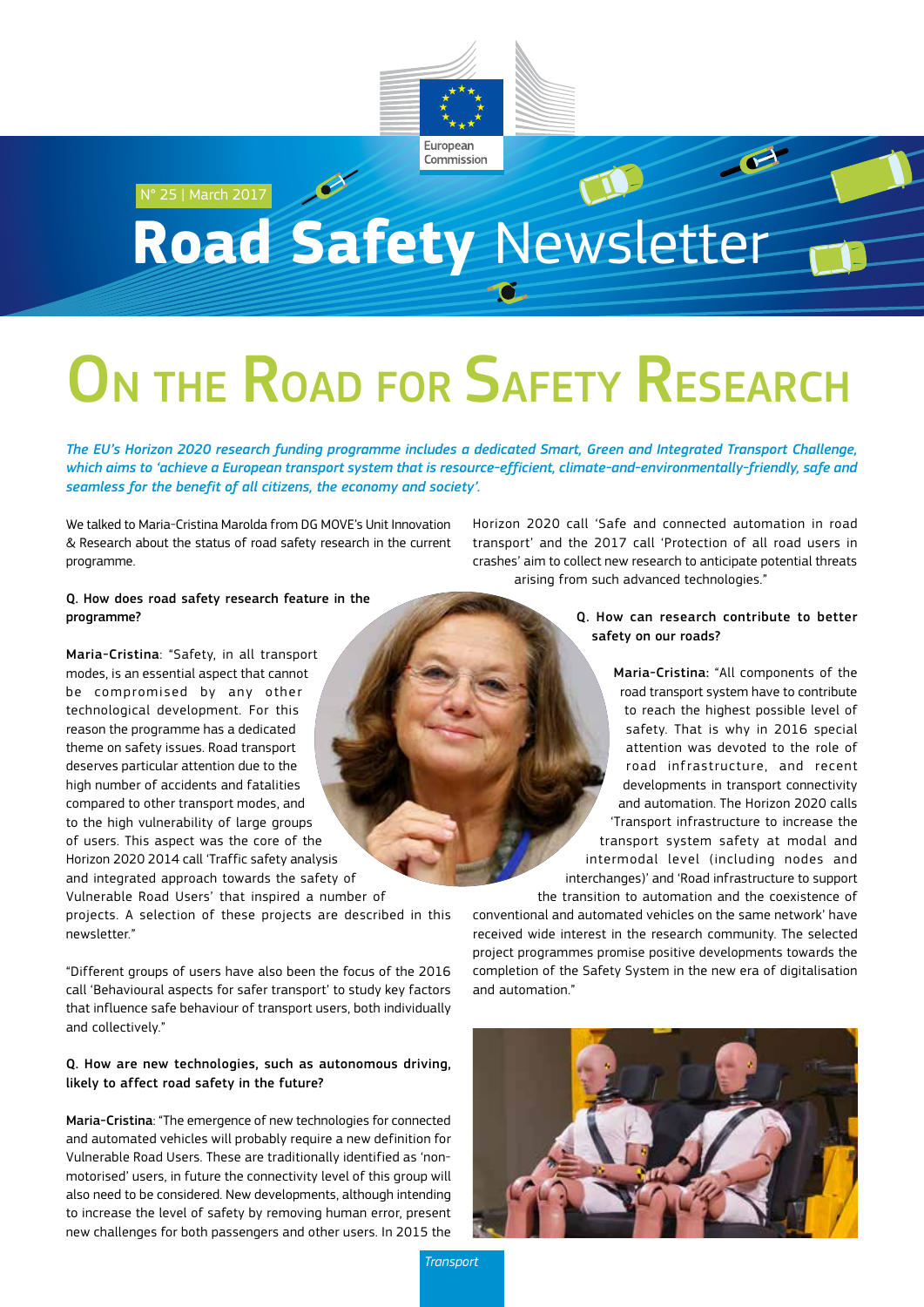### Support for decision makers on policy options

The Horizon 2020 project SafetyCube will develop an innovative road safety Decision Support System. This will help policymakers select and implement the most appropriate strategies, measures and cost-effective approaches to reduce the toll of casualties on our roads today.



At the core of the project is a comprehensive analysis of the factors that cause accidents combined with new data on the effectiveness and cost-effectiveness of safety measures, not just in relation to reduction of fatalities, but also the total number of citizens injured. The project will also set in place an operational framework to ensure authorities have access to the DSS when SafetyCube has completed its work.

#### **Four steps to safety**

The project's four-step approach begins with an identification of risk factors as a basis for selecting the most important road safety issues to tackle. Lists of risk factors will be made including ones that are relevant across Europe, such as speeding, drunk driving, use of protective equipment (seatbelts, helmets, etc.), driver error and risk factors related to the environment (darkness, bad weather, etc.), road design and maintenance issues. All the factors will be quantified and the 10-20 most important ones selected for further study.

Step two involves identifying and estimating the effects of road safety measures using a broad survey of effective and potentially effective measures. The 'potentially effective' measures refer also to concepts that have not yet been widely applied, such as Intelligent Speed Adaptation (ISA). Basic information, such as a description of the measure and a semiquantitative estimate of safety effects and costs will be collected and assessed in terms of degree of implementation and their potential for further improving road safety. The measures will also be filtered with respect to whether their

effects are sufficiently well-known to be quantitatively estimated or not. Measures whose effects cannot be estimated will not be included in subsequent analysis.

SafetyCube's third step is to estimate the costs of implementing the road safety measures. The costs may be direct or indirect. Direct costs are the out-of-pocket payments made to implement a

### Proactive systems for vulnerable users

Pedestrians accounted for 22 % of the world's road traffic deaths in 2010, while cyclists represented an additional 5 % adding up to 335 000 deaths, according to the World Health Organization.

The EU-funded project PROSPECT seeks to provide a better understanding of accidents involving these vulnerable road users (VRUs), and to develop, demonstrate and test innovative, proactive safety systems for protecting them.

The project will use in-depth accident analysis and observation studies across a number of European countries to improve understanding of VRU-related accidents. This knowledge will be used to tailor more effective sensor processing, Human Machine Interfaces, and driver warning and vehicle control strategies that combine vehicle steering and braking for collision avoidance. In particular, PROSPECT will build on experiences gained with firstgeneration AEB-PED systems currently on the market.

The results will be integrated in simulators and four vehicles will be built to demonstrate the key achievements of the project and to validate the improvements. In addition, new test procedures will be proposed to the [European New Car Assessment Programme](http://www.euroncap.com/en)  [\(Euro NCAP\).](http://www.euroncap.com/en)

[www.prospect-project.eu](http://www.prospect-project.eu/) 



 $\bullet$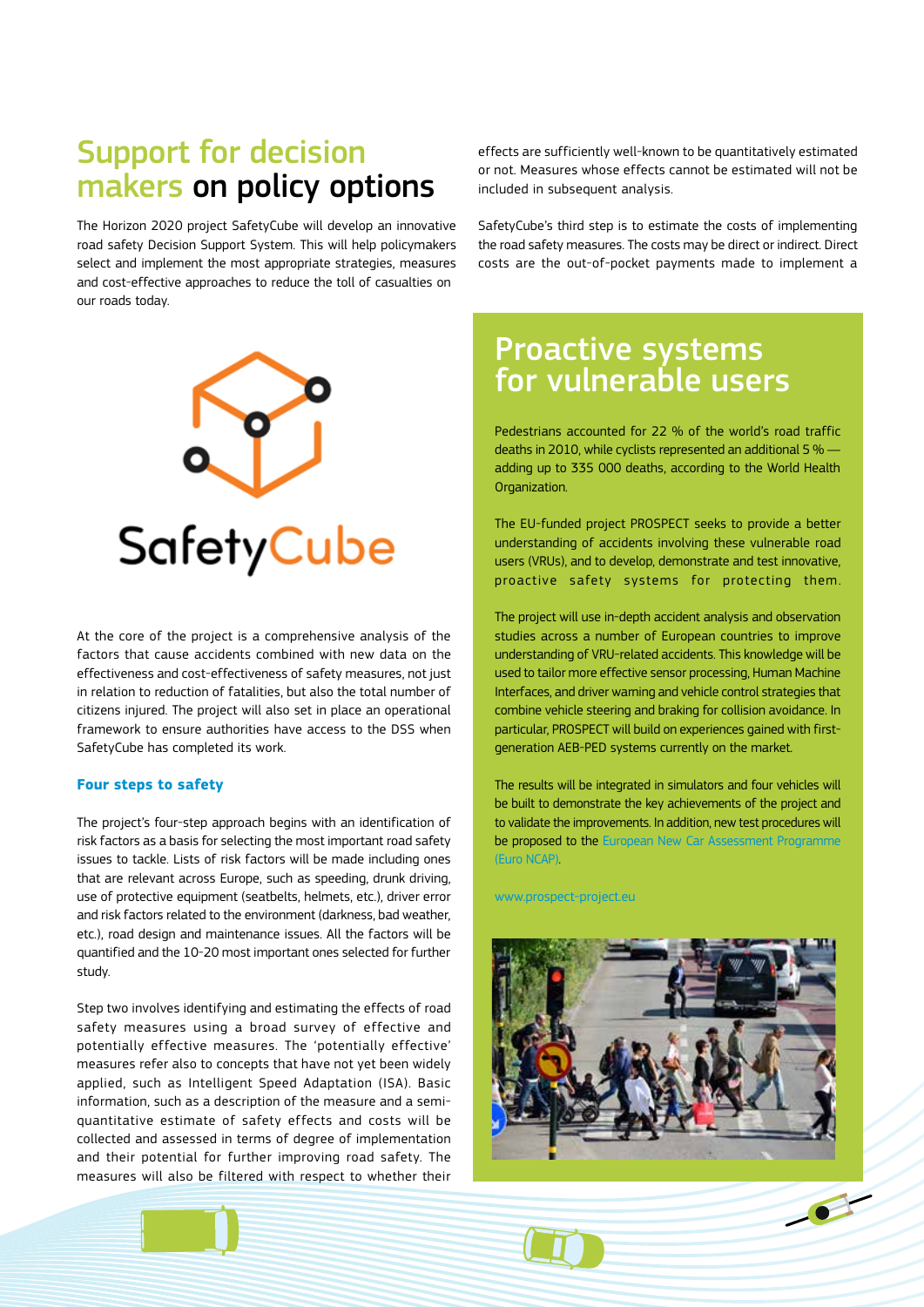

### A toolbox to frame the causes of accidents

The InDeV Horizon 2020 project will help improve the safety of Vulnerable Road Users (VRU) by developing a toolbox for understanding accident causes involving VRUs and a framework for comprehensive assessment of the socioeconomic costs of these accidents.

The toolbox will combine use of accident databases, in-depth accident investigations, surrogate safety indicators, selfreported accidents and naturalistic behavioural data. The project will link accident causation factors to VRUs' accident risk and provide a solid basis for developing preventive countermeasures and a better input for socio-economic cost calculations for VRU accidents.

InDeV aims to put the spotlight on the relevant factors by focusing on the processes involved as accidents develop. This examination of the 'causation chain' uses observation of critical traffic events that are similar in process to real accidents, but are more frequent and easier to collect. By using these surrogate safety indicators, the project won't need to wait for accidents to happen in order to learn how to prevent them. This solid knowledge will help to improve the safety of VRUs on our roads.

measure. Indirect costs are loss of benefit associated with a measure that influences travel demand. The project will utilise data from Government and industry stakeholders to estimate the costs of introducing and operating safety measures using a common methodological basis that will enable costs to be compared in terms of vehicle types, road environments and behaviour.

#### **Ranking safety**

The final step will be to determine how to prioritise the various road safety measures. This can be done using a variety of methods, including ranking according to the number of fatalities and serious injuries they prevent: an approach consistent with the EU's Vision Zero, an approach that foresees a future without road deaths.

Other ranking factors will also be undertaken in terms of costeffectiveness (i.e. the number of fatalities or injuries prevented per unit of cost for implementing the measures), cost-utility (where utility

is represented by means of a scale for an individual's quality of life), net cost-effectiveness (also taking into account non-safety impacts of the measures) and net present value (the present value of benefits minus the present value of costs).

SafetyCube will consider the pros and cons of these different ranking methods and will make final recommendations on when particular approaches should be applied.

More info: [www.safetycube-project.eu](http://www.safetycube-project.eu)

### Keeping older people safe on the road

European countries face great challenges due to rapidly aging population. In 2012, 17 % of Europeans were aged 65 and over. By 2020 this will have risen to 28 %.

Meanwhile, the mobility needs of the elderly are also changing. Maintaining a driver's license is important for many older citizens to retain their independence. In addition, technological developments, such as the introduction of electric-bikes, enable older people to continue to be mobile for longer.

These demographic and behavioural changes need to be better understood in the context of mobility and road safety. While accident data show a decreasing number of fatalities and serious injuries on EU roads, recent data from the European Road Safety Observatory (ERSO) shows a worrying increase in the proportion of older people in the fatality statistics. Another factor is the increasing rate of obesity in EU populations, which introduces changes in injury patterns and risks.

The main goal of the Horizon 2020 funded SENIORS project is to improve the safe mobility of the elderly, including the obese, using an integrated approach covering all main modes of transport and the specific issues of this VRU group.